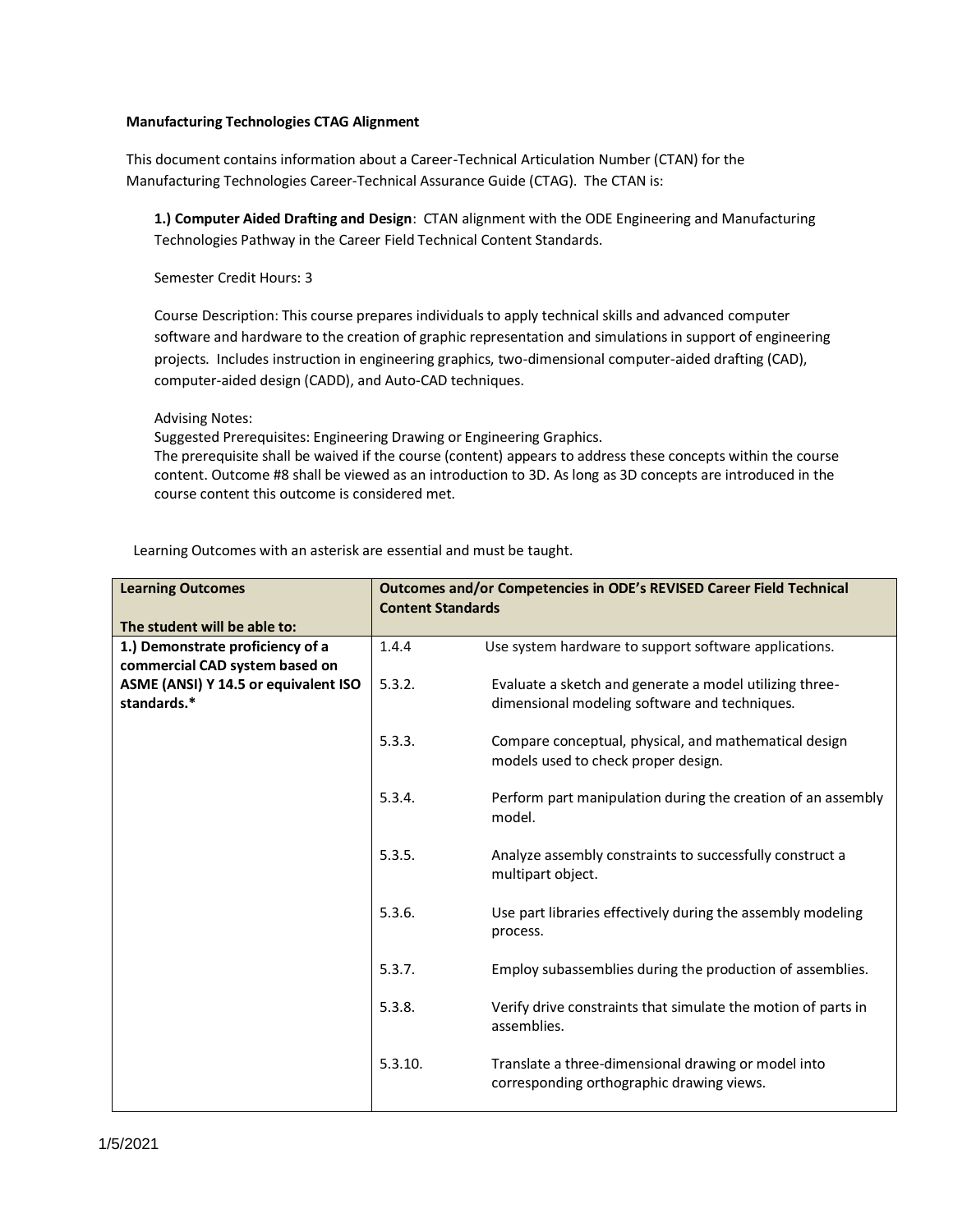|                                   | 5.3.13. | Create and interpret auxiliary views, orthographic projections,<br>isometric drawings, oblique drawings, and perspective<br>drawings. |
|-----------------------------------|---------|---------------------------------------------------------------------------------------------------------------------------------------|
|                                   | 5.3.14. | Create a sectional view drawing.                                                                                                      |
|                                   | 5.3.15. | Illustrate the types of breaks and symbols used in drawing<br>sectional views.                                                        |
|                                   | 5.3.16. | Produce a reverse-engineered drawing from a solid object.                                                                             |
|                                   | 5.3.17. | Add technical elements (e.g., parts lists, titles, finishes,<br>tolerances, specifications, hidden surfaces) to drawings.             |
|                                   | 6.1.3.  | Identify measuring systems and convert between systems.                                                                               |
| 2.) Create working drawings using | 5.2.1.  | Compare technical sketching and drawing.                                                                                              |
| orthographic projections, section |         |                                                                                                                                       |
| views, and auxiliary views.*      | 5.2.2.  | Sketch possible solutions to an existing design problem.                                                                              |
|                                   | 5.2.5   | Create sketches using integration sketching techniques and<br>styles.                                                                 |
|                                   | 5.2.7.  | Sketch geometric forms and shapes.                                                                                                    |
|                                   | 5.2.9.  | Select a view to graphically communicate a design solution.                                                                           |
|                                   | 5.3.9.  | Apply adaptive design concepts during the development of<br>sketches, features, parts, and assemblies.                                |
|                                   | 5.3.13. | Create and interpret auxiliary views, orthographic projections,<br>isometric drawings, oblique drawings, and perspective<br>drawings. |
|                                   | 5.3.16. | Produce a reverse-engineered drawing from a solid object.                                                                             |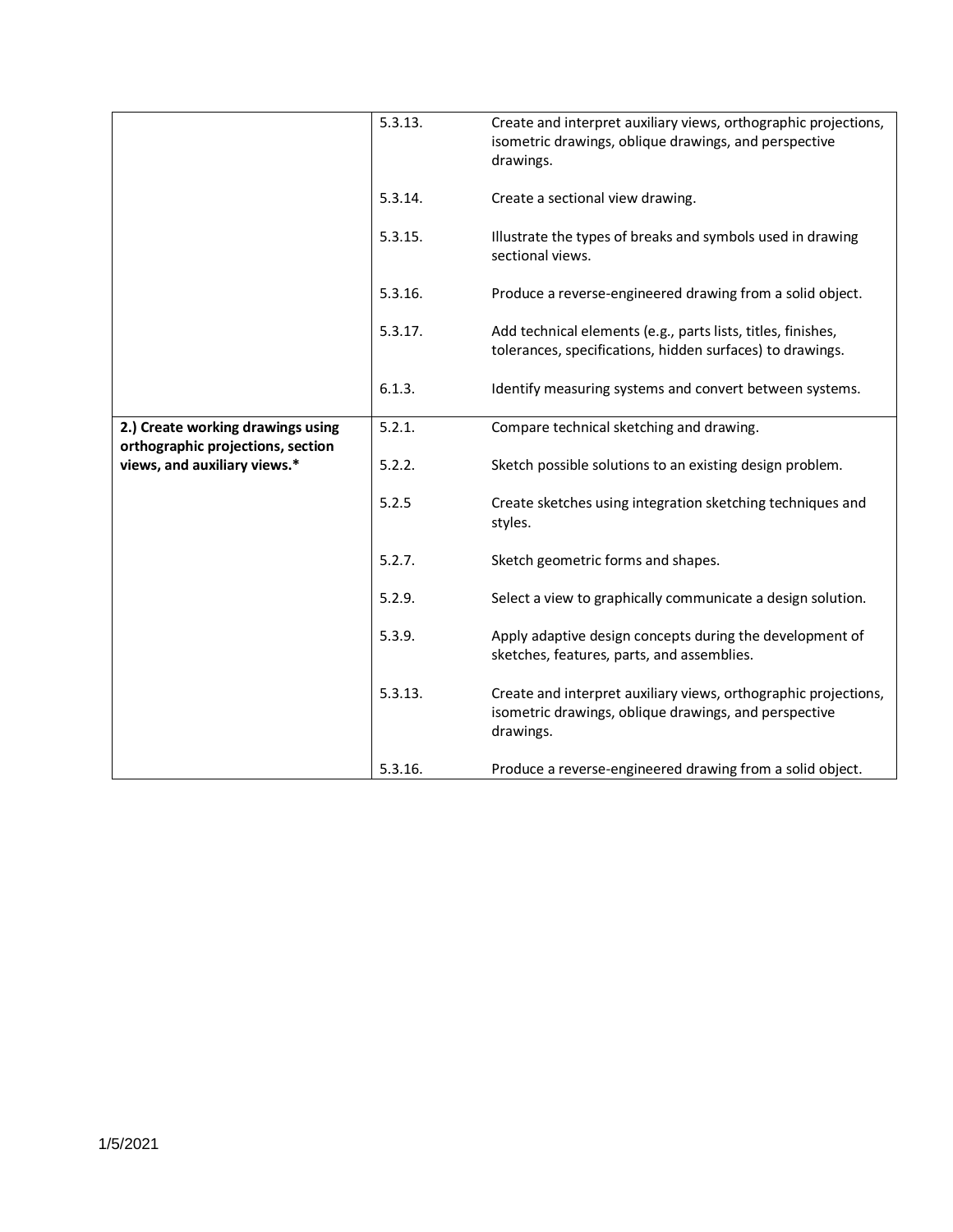| 3.) Create detail drawings that                               | 5.2.3.  | Use tolerancing techniques when dimensioning.                                                                                  |
|---------------------------------------------------------------|---------|--------------------------------------------------------------------------------------------------------------------------------|
| include dimensions and tolerances.*                           | 5.2.4.  | Apply annotations on sketches and drawings.                                                                                    |
|                                                               | 5.2.6.  | Apply coordinate systems (e.g., absolute, relative, user,<br>cylindrical, Cartesian).                                          |
|                                                               | 5.3.17. | Add technical illustrations (e.g., parts lists, titles, finishes,<br>tolerances, specifications, hidden surfaces) to drawings. |
|                                                               | 6.1.2.  | Identify typical measurements in precision machining (e.g.,<br>angles, diameter, dimensions, and hardness).                    |
|                                                               | 6.1.3.  | Identify measuring systems and convert between systems.                                                                        |
|                                                               | 6.1.4.  | Identify information and symbols typically provided in<br>drawings and specifications.                                         |
|                                                               | 6.2.1.  | Determine product requirements, dimensions, and tolerances<br>from drawing and specifications.                                 |
| 4.) Utilize and apply the principles of                       | 5.3.14. | Create a sectional view drawing.                                                                                               |
| sections to draw sectional views.*                            | 5.3.15. | Illustrate the types of breaks and symbols used in drawing<br>sectional views.                                                 |
|                                                               | 6.1.4.  | Identify information and symbols typically provided in<br>drawings and specifications.                                         |
| 5.) Understand the principles of<br>primary auxiliary views.* | 5.3.13. | Create auxiliary views, orthographic projections, isometric<br>drawings, oblique drawings, and perspective drawings.           |
|                                                               | 5.3.17. | Add technical illustrations (e.g., parts lists, titles, finishes,<br>tolerances, specifications, hidden surfaces) to drawings. |
|                                                               | 6.1.4.  | Identify information and symbols typically provided in<br>drawings and specifications.                                         |
| 6.) Create assembly drawings<br>including bill of materials.* | 5.3.4.  | Perform part manipulation during the creation of an assembly<br>model.                                                         |
|                                                               | 5.3.5.  | Analyze assembly constraints to successfully construct a<br>multipart object.                                                  |
|                                                               | 5.3.6.  | Utilize part libraries effectively during the assembly modeling<br>process.                                                    |
|                                                               | 5.3.7.  | Employ subassemblies during the production of assemblies.                                                                      |
|                                                               | 5.3.8.  | Verify drive constraints that simulate the motion of parts in<br>assemblies.                                                   |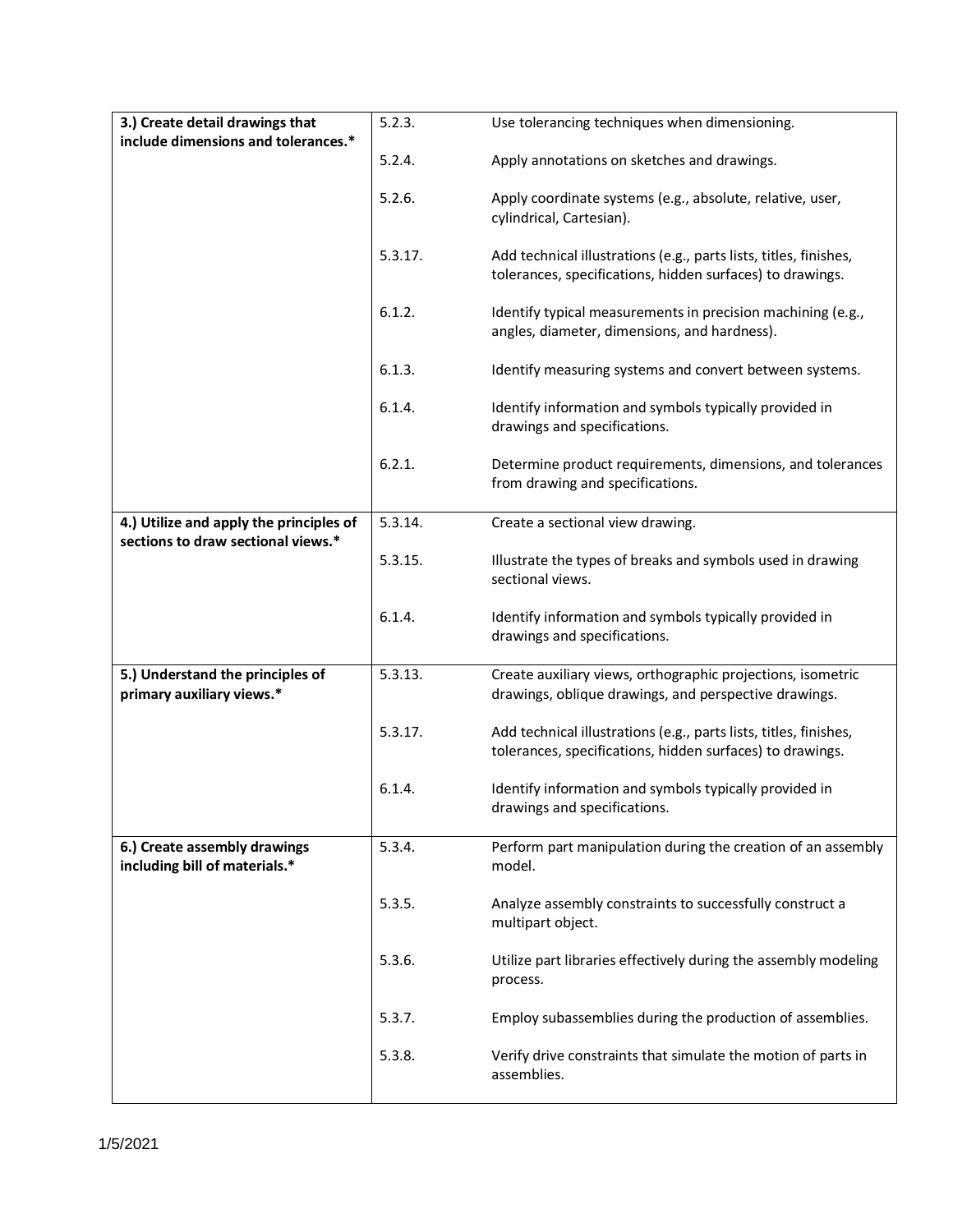|                                                                          | 5.3.9.                              | Apply adaptive design concepts during the development of<br>sketches, features, parts, and assemblies.                         |
|--------------------------------------------------------------------------|-------------------------------------|--------------------------------------------------------------------------------------------------------------------------------|
|                                                                          | 5.3.17.                             | Add technical illustrations (e.g., parts lists, titles, finishes,<br>tolerances, specifications, hidden surfaces) to drawings. |
|                                                                          | 6.1.4.                              | Identify information and symbols typically provided in<br>drawings and specifications.                                         |
|                                                                          | 6.2.1.                              | Determine product requirements, dimensions, and tolerances<br>from drawing and specifications.                                 |
| 7.) Draw a multiple sheet/multiple<br>part working drawing.              | 5.3.4.                              | Perform part manipulation during the creation of an assembly<br>model.                                                         |
|                                                                          | 5.3.5.                              | Analyze assembly constraints to successfully construct a<br>multipart object.                                                  |
|                                                                          | 5.3.6.                              | Utilize part libraries effectively during the assembly modeling<br>process.                                                    |
|                                                                          | 5.3.7.                              | Employ subassemblies during the production of assemblies.                                                                      |
|                                                                          | 5.3.8.                              | Verify drive constraints that simulate the motion of parts in<br>assemblies.                                                   |
|                                                                          | 5.3.9.                              | Apply adaptive design concepts during the development of<br>sketches, features, parts, and assemblies.                         |
|                                                                          | 5.3.10.                             | Translate a three-dimensional drawing or model into<br>corresponding orthographic drawing views.                               |
|                                                                          | 5.3.17.                             | Add technical illustrations (e.g., parts lists, titles, finishes,<br>tolerances, specifications, hidden surfaces) to drawings. |
|                                                                          | 6.1.4.                              | Identify information and symbols typically provided in<br>drawings and specifications.                                         |
|                                                                          | 6.2.1.                              | Determine product requirements, dimensions, and tolerances<br>from drawing and specifications.                                 |
| 8.) Demonstrate a basic knowledge of<br>3D modeling.                     | 5.3.2                               | Evaluate a sketch and generate a model utilizing three-<br>dimensional modeling software and techniques.                       |
|                                                                          | 5.3.10.                             | Translate a three-dimensional drawing or model into<br>corresponding orthographic drawing views.                               |
| 9.) Gain an appreciation of the ANSI<br>Y14.5M-1982 graphics standard by | 1.2.1.                              | Extract relevant, valid information from materials and cite<br>sources of information.                                         |
| identifying and understanding the                                        |                                     |                                                                                                                                |
| symbols and terminology.                                                 | 1.4.6<br>and technical information. | Use electronic database to access and create business                                                                          |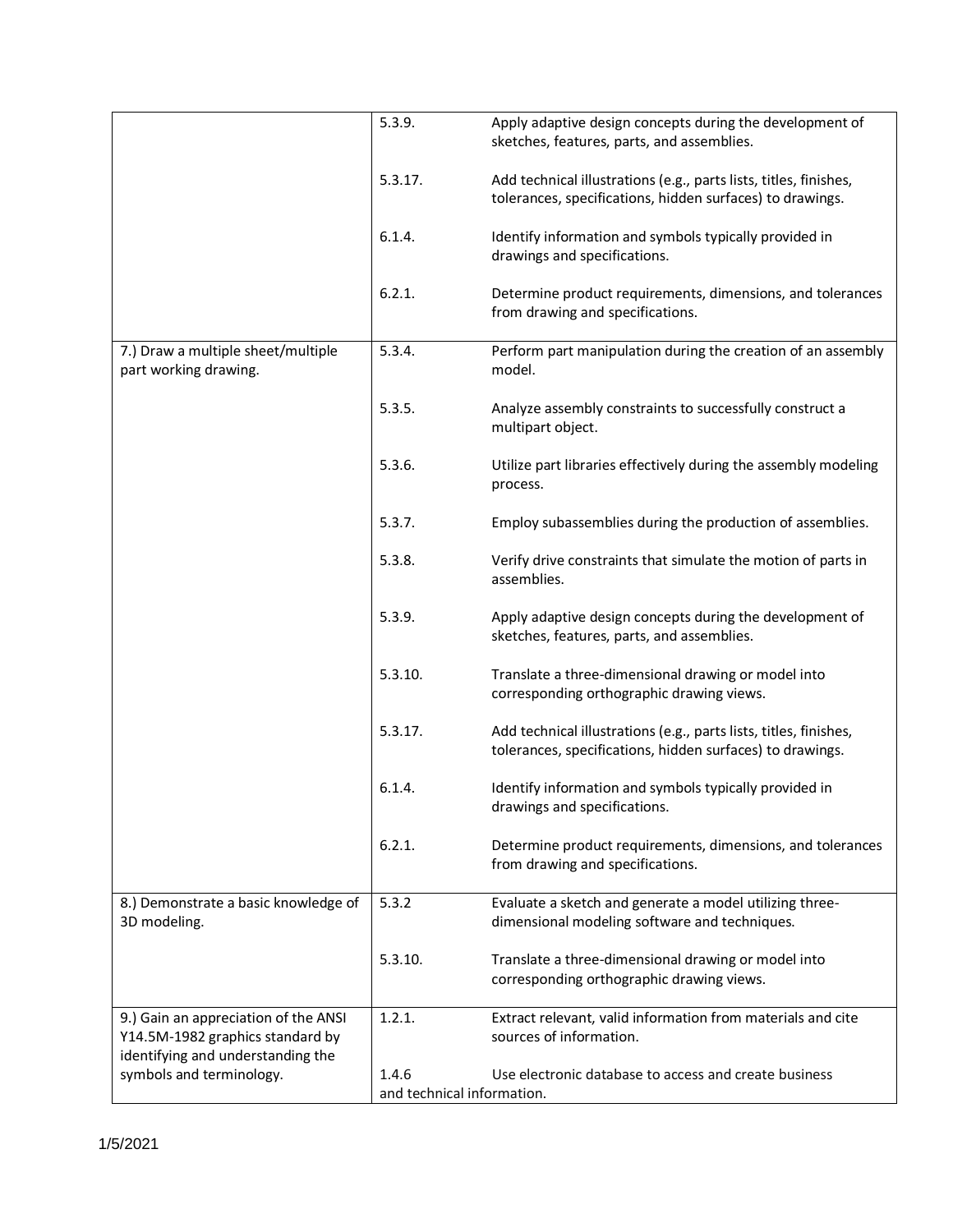|                                                                 | 5.2.3.                          | Use tolerancing techniques when dimensioning.                                                                                  |
|-----------------------------------------------------------------|---------------------------------|--------------------------------------------------------------------------------------------------------------------------------|
|                                                                 | 5.2.4.                          | Apply annotations on sketches and drawings.                                                                                    |
|                                                                 | 5.2.6                           | Apply coordinate systems (e.g., absolute, relative, user,<br>cylindrical, Cartesian).                                          |
|                                                                 | 5.3.17.                         | Add technical illustrations (e.g., parts lists, titles, finishes,<br>tolerances, specifications, hidden surfaces) to drawings. |
|                                                                 | 6.1.4.                          | Identify information and symbols typically provided in<br>drawings and specifications.                                         |
| 10.) Understand the standard<br>engineering symbols and prepare | 5.2.4.                          | Apply annotations on sketches and drawings.                                                                                    |
| engineering diagrams.                                           | 5.3.17.                         | Add technical illustrations (e.g., parts lists, titles, finishes,<br>tolerances, specifications, hidden surfaces) to drawings. |
|                                                                 | 6.1.4.                          | Identify information and symbols typically provided in<br>drawings and specifications.                                         |
| 11.) Prepare electrical connection<br>wiring diagrams.          | 2.4.3.                          | Identify symbols for electronic components.                                                                                    |
|                                                                 | 2.5.6.                          | Combine components per wiring prints, schematics, and block<br>diagrams.                                                       |
|                                                                 | 2.6.13.                         | Design a schematic for a digital circuit.                                                                                      |
|                                                                 | 2.9.5.                          | Interpret schematics and control diagrams for building a<br>motor circuit.                                                     |
| 12.) Introduce Geometric Dimension<br>& Tolerancing (GD&T)      | 1.2.1.                          | Extract relevant, valid information from materials and cite<br>sources of information.                                         |
|                                                                 | 1.4.6<br>technical information. | Use electronic database to access and create business and                                                                      |
|                                                                 | 5.2.3.                          | Use tolerancing techniques when dimensioning.                                                                                  |
|                                                                 | 5.2.4.                          | Apply annotations on sketches and drawings.                                                                                    |
|                                                                 | 5.2.6.                          | Apply coordinate systems (e.g., absolute, relative, user,<br>cylindrical, Cartesian).                                          |
|                                                                 | 5.3.17.                         | Add technical illustrations (e.g., parts lists, titles, finishes,<br>tolerances, specifications, hidden surfaces) to drawings. |
|                                                                 | 6.1.3.                          | Identify measuring systems and convert between systems.                                                                        |
|                                                                 | 6.1.4.                          | Identify information and symbols typically provided in<br>drawings and specifications.                                         |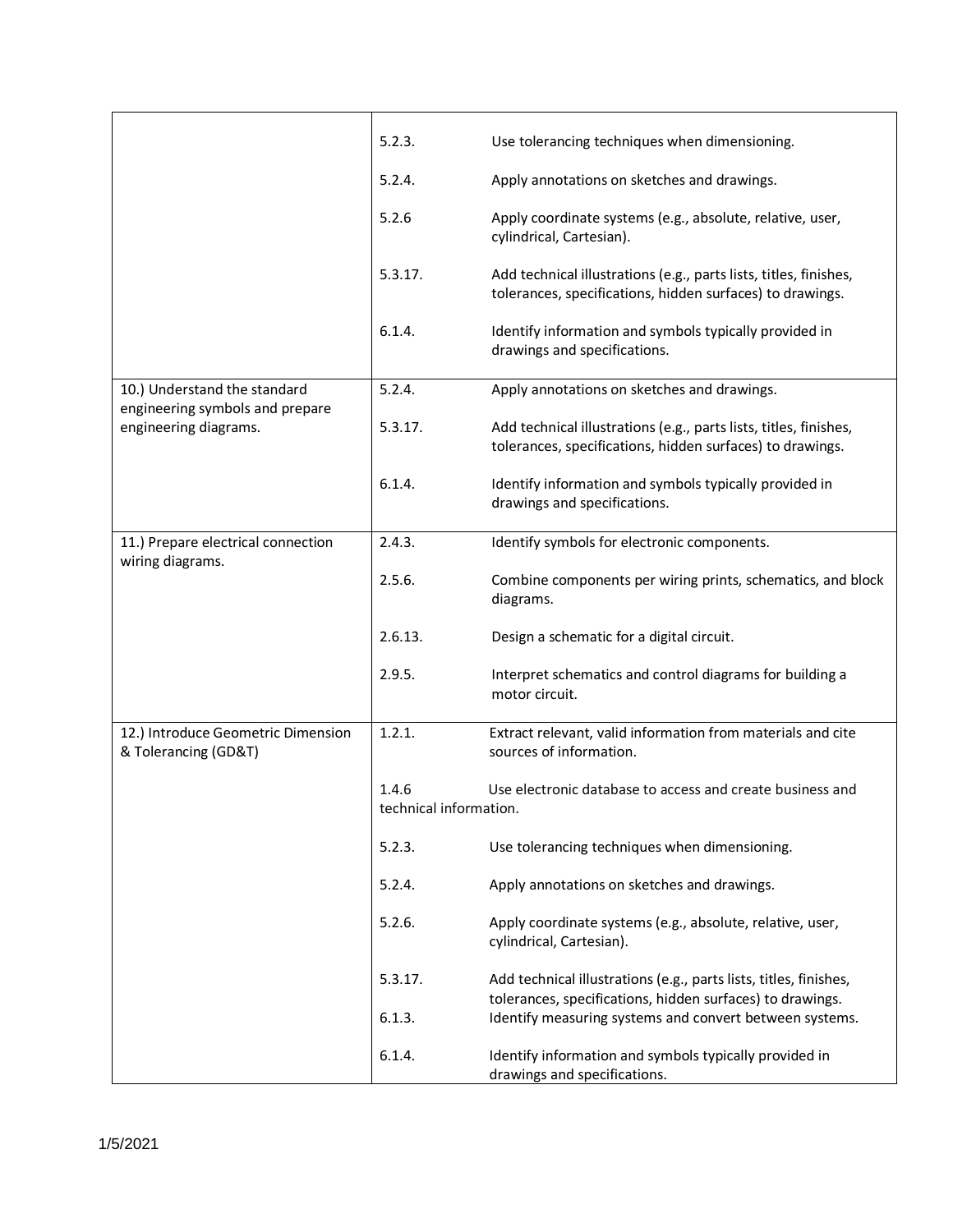## **Engineering Manufacturing CTAG Alignment**

This document contains information about two Career-Technical Articulation Numbers (CTANs) for the Engineering Manufacturing Career-Technical Assurance Guide (CTAG).

The CTANs are:

- **1. CNC Programming/Machining Aligns to ODE course 176007**
- **2**. **Manufacturing Processes (TAG course OET 010) Aligns to ODE course 175003**

**1. CNC Programming/Machining:** CTAN alignment with the Engineering Science and Manufacturing Technology Pathway in the Career Field Technical Content Standards of the Ohio Department of Education.

**General Course Description:** This course introduces students to the fundamentals of manual programming for numerical control machines. Topics include CNC machine types, controls, safety, and coordinate measuring systems; speed and feed calculations; CNC tooling and fixturing; and programming CNC mills and lathes. Embedded CNC software is utilized for this course.

**Advising Notes***:* Student must access credit within 3 years of program completion **Semester Credit Hours:** 3

| <b>Learning Outcomes</b>                                                     | Competencies and/or Descriptors from the Engineering and Science and<br>Manufacturing Technology Pathway of the Career Field Technical Content                                                                                                                                                                                                                                                                                                                                                                     |
|------------------------------------------------------------------------------|--------------------------------------------------------------------------------------------------------------------------------------------------------------------------------------------------------------------------------------------------------------------------------------------------------------------------------------------------------------------------------------------------------------------------------------------------------------------------------------------------------------------|
|                                                                              | <b>Standards</b>                                                                                                                                                                                                                                                                                                                                                                                                                                                                                                   |
| 1. *Explain and apply common<br>formats and codes for manual<br>programming. | 6.9.2 Plan a CNC production process for jobs in a machining cell.<br>6.9.3 Create and edit CNC programs (e.g., G-code, computer-aided<br>manufacturing [CAM]) for milling/turning machine operations according to<br>job specifications, dimensions, and tolerances.<br>6.9.4 Create a tool setup sheet.<br>6.9.5 Work from a process sheet and part print.<br>6.9.6 Set up and operate CNC milling/turning machines.<br>6.9.7 Monitor the operations of a machining cell and troubleshoot<br>problems that arise. |
|                                                                              | 6.9.8 Verify part quality against job specifications.                                                                                                                                                                                                                                                                                                                                                                                                                                                              |
| 2. * Create a manual CNC program.                                            | 6.9.3 Create and edit CNC programs (e.g., G-code, computer-aided<br>manufacturing [CAM]) for milling/turning machine operations according to<br>job specifications, dimensions, and tolerances.                                                                                                                                                                                                                                                                                                                    |
| 3. *Explain and document setup<br>procedures for CNC lathes and<br>mills.    | 6.9.4 Create a tool setup sheet.                                                                                                                                                                                                                                                                                                                                                                                                                                                                                   |
| 4. Troubleshoot a manual CNC<br>program.                                     | 1.1.7 Apply problem-solving and critical-thinking skills to work-related<br>issues when making decisions and formulating solutions.<br>6.9.7 Monitor the operations of a machining cell and troubleshoot<br>problems that arise.                                                                                                                                                                                                                                                                                   |
| 5. *Perform set-up procedures on<br>a CNC machine.                           | 6.9.6 Set up and operate CNC milling/turning machines.                                                                                                                                                                                                                                                                                                                                                                                                                                                             |
| 6. *Make the part to print<br>specifications.                                | 6.9.5 Work from a process sheet and part print.<br>6.9.6 Set up and operate CNC milling/turning machines.<br>6.9.7 Monitor the operations of a machining cell and troubleshoot<br>problems that arise.                                                                                                                                                                                                                                                                                                             |
| 7. Explain secondary manual<br>programming techniques.                       | 6.10.1 Identify and explain additive manufacturing processes, technologies,<br>and applications.                                                                                                                                                                                                                                                                                                                                                                                                                   |

**\***Learning Outcomes with an asterisk are essential and must be included in the course.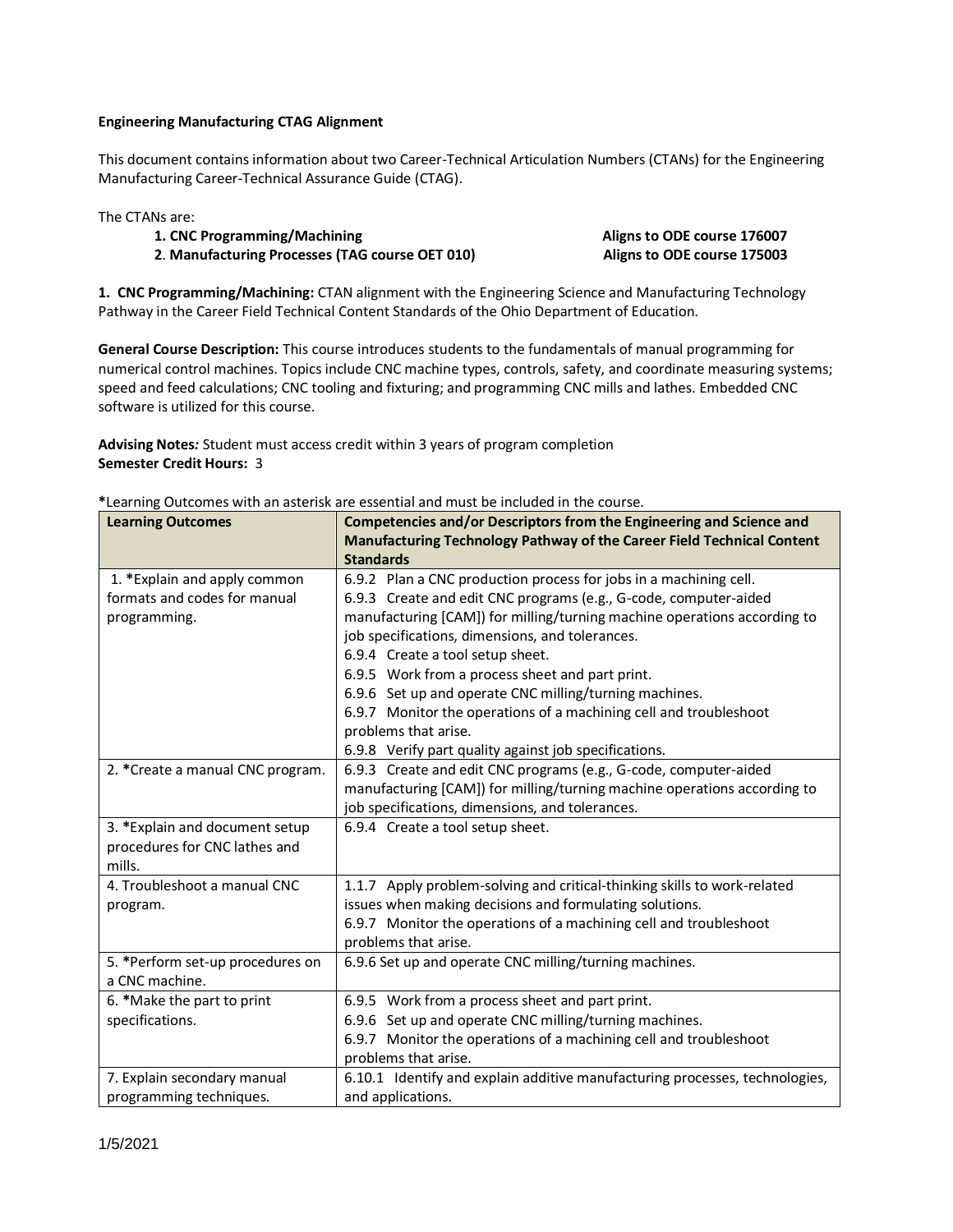|                                   | 6.10.2 Describe the steps of the additive manufacturing (e.g., pre-       |
|-----------------------------------|---------------------------------------------------------------------------|
|                                   | processing and post-processing.                                           |
|                                   | 6.10.3 Explain the costs involved in additive manufacturing.              |
|                                   | 6.10.5 Identify the tooling and equipment needs for additive              |
|                                   | manufacturing.                                                            |
|                                   | 6.10.6 Setup additive manufacturing equipment.                            |
|                                   | 6.10.7 Convert CAD files to stereolithography (STL) files.                |
| 8. Explain and demonstrate height | 3.3.4 Program macro- and micro- instructions, conditional statements, and |
| compensation, cutter              | arithmetic variables and instructions.                                    |
| compensation, and tooling offset. | 3.3.5 Program, monitor, and operate universal inputs and outputs.         |
|                                   | 3.3.6 Create user frames.                                                 |
|                                   | 3.3.7 Calibrate and modify tool control point (TCP).                      |
|                                   | 3.3.8 Describe the use of subroutines.                                    |
|                                   | 3.3.10 Describe the various types used for import/export of 3D data.      |
|                                   | 3.3.11 Upload and download data between robotic simulations and           |
|                                   | programming a physical robot.                                             |

**2. Manufacturing Processes** Updated CTAN alignment with the Engineering and Manufacturing Pathway in the Career Field Technical Content Standards of the Ohio Department of Education. Aligns with TAG course OET 010.

**General Course Description:** The focus of this course is to provide the student with an introduction to common major manufacturing processes. Students will study and gain practical experience in various manufacturing processes such as metrology, materials, heat-treating, machine operations, metal forming, extrusions, castings, welding, finishing, adhesion, fasteners, assembly, and applications of empirical data to determine speeds and feeds to optimize production efficiencies. Learning outcomes are achieved through various in-class and laboratory experiences.

**Advising Notes***:* Student must access credit within 3 years of program completion

## **Semester Credit Hours:** 3

**\***Learning Outcomes with an asterisk are essential and must be included in the course.

| <b>Learning Outcomes</b>                                                                                                     | Competencies and/or Descriptors from the Engineering and Science and<br>Manufacturing Technology Pathway of the Career Field Technical<br><b>Content Standards</b>                                                                                                                                                                                                                                                                                                                                                                                                                                                                                                                                                                                                                                                                                                                                                                                                                                                                                                                   |
|------------------------------------------------------------------------------------------------------------------------------|--------------------------------------------------------------------------------------------------------------------------------------------------------------------------------------------------------------------------------------------------------------------------------------------------------------------------------------------------------------------------------------------------------------------------------------------------------------------------------------------------------------------------------------------------------------------------------------------------------------------------------------------------------------------------------------------------------------------------------------------------------------------------------------------------------------------------------------------------------------------------------------------------------------------------------------------------------------------------------------------------------------------------------------------------------------------------------------|
| 1. *Demonstrate an understanding<br>of the interrelationships between<br>material properties and<br>manufacturing processes. | 5.4.1 Compare advantages of materials used in manufacturing based on<br>physical properties.<br>5.4.2 Identify the production processes used to create materials.<br>5.4.3 Determine the production processes used to create products from<br>categories of materials (e.g., organic materials, metals, polymers,<br>ceramics, and composites).<br>5.4.5 Analyze material properties by destructive and nondestructive tests.<br>5.4.6 Select materials for a given application based on specified criteria<br>(e.g., cost, availability, manufacturability).<br>5.5.1 Plan and apply manufacturing processes (e.g., casting, molding,<br>forming, separating, conditioning, assembling, finishing, rapid prototyping,<br>3-D printing).<br>5.5.2 Use process planning and improvement tools (e.g., flowcharts,<br>diagrams, design for manufacturability [DFM]).<br>5.5.5 Employ project-scheduling techniques (e.g., critical path<br>methodology [CPM], project evaluation and review techniques [PERT]).<br>5.5.7 Estimate time, tooling, product packaging, and material costs. |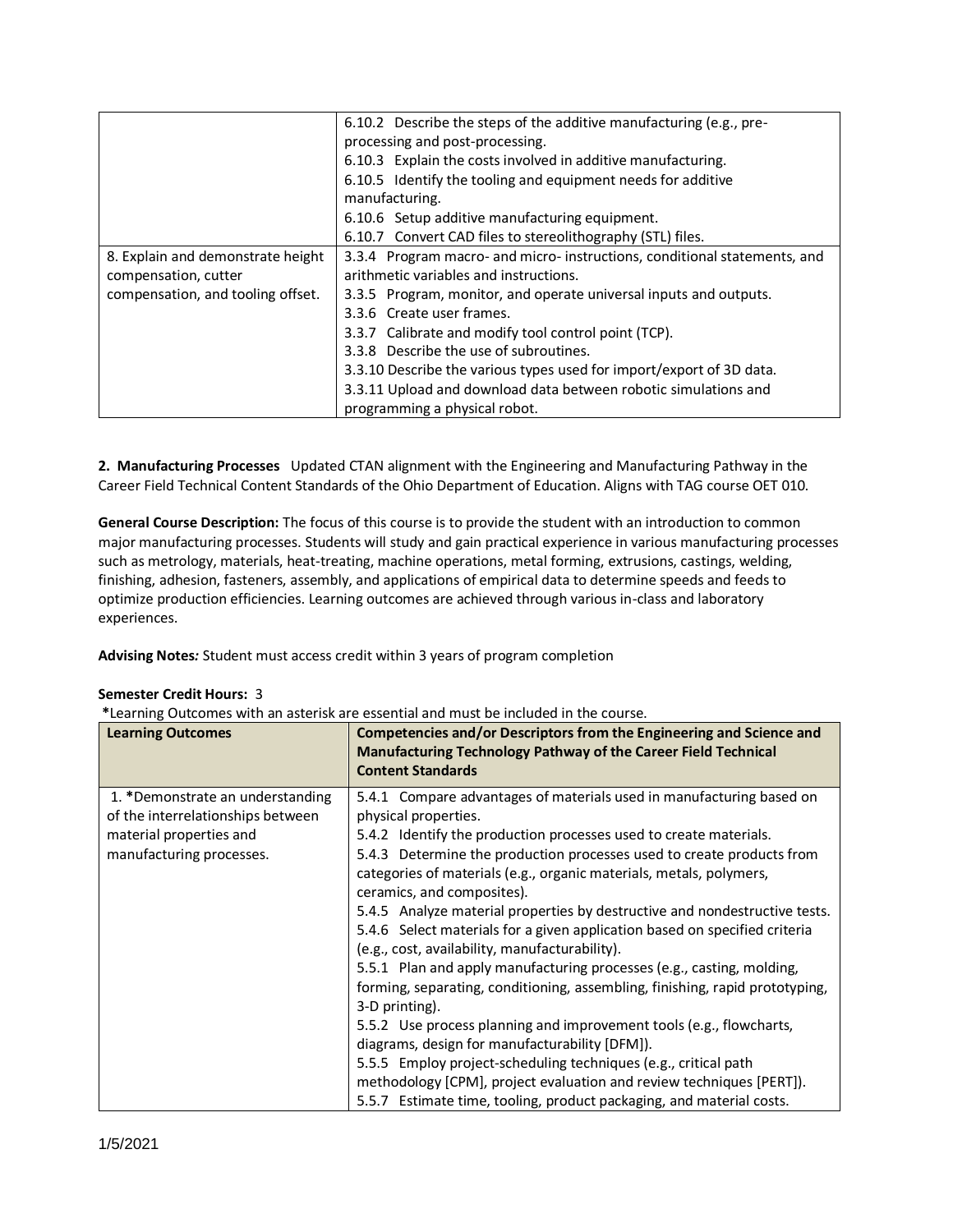|                                    | 5.5.8 Monitor performance and compare to time, too, and material cost                                                           |
|------------------------------------|---------------------------------------------------------------------------------------------------------------------------------|
|                                    | estimates.                                                                                                                      |
|                                    | 5.5.9 Set capacity to account for fluctuation in demand.                                                                        |
|                                    | 5.5.10 Adjust the plan as necessary to respond to variations (e.g., process,                                                    |
|                                    | demand, material).                                                                                                              |
| 2. * Distinguish between different | 5.5.1 Plan and apply manufacturing processes (e.g., casting, molding,                                                           |
| manufacturing processes such as    | forming, separating, conditioning, assembling, finishing, rapid prototyping,                                                    |
| forgings, extrusions, castings,    | 3-D printing).                                                                                                                  |
| forming, and finishing.            |                                                                                                                                 |
| 3. Distinguish between different   | 4.3.2 Select the types of weld required for product specifications.                                                             |
| fabrication processes such as      | 4.3.4 Select an arc welding process based on product specifications.                                                            |
| welding, fasteners, and adhesives. | 4.4.2 Select the types of material joining required for product                                                                 |
|                                    | specifications.                                                                                                                 |
|                                    | 4.7.7 Identify various methods of fastening materials.                                                                          |
| 4. * Apply process parameters to   | 6.2.1 Determine product requirements, dimensions, and tolerances from                                                           |
| optimize production efficiencies.  | drawing and specifications.                                                                                                     |
|                                    | 6.2.2 Determine process steps (e.g., cut, drill, turn, mill, grind, heat treat).                                                |
|                                    | 6.2.3 Plan individual processes steps based on industry standards (e.g.,<br>manufacturer's specification, machining standards). |
|                                    |                                                                                                                                 |
|                                    | 6.2.4 Schedule machining equipment as required.<br>6.8.1 Identify equipment maintenance requirements in the equipment           |
|                                    | manufacturer's documentation.                                                                                                   |
|                                    | 6.8.2 Identify maintenance tasks required (e.g., inspecting, grinding,                                                          |
|                                    | sharpening, dressing, lubricating, cleaning).                                                                                   |
|                                    | 6.8.3 Verify measuring tool accuracy and recalibrate as needed.                                                                 |
|                                    | 6.8.4 Develop a preventive maintenance schedule.                                                                                |
|                                    | 6.8.5 Monitor equipment performance during use.                                                                                 |
|                                    | 6.8.6 Repair or replace equipment and accessories as needed.                                                                    |
| 5. *Demonstrate appropriate safety | 7.1.1 Use Occupational Safety and Health Administration (OSHA)-defined                                                          |
| procedures and methods in a        | procedures for identifying employer and employee responsibilities,                                                              |
| manufacturing setting.             | working in confined spaces, managing worker safety programs, using                                                              |
|                                    | ground fault circuit interrupters (GFCIs), maintaining clearance and                                                            |
|                                    | boundaries, and labeling.                                                                                                       |
|                                    | 7.1.2 Identify and rectify or mitigate hazards associated with walking                                                          |
|                                    | surfaces, working surfaces, and lighting.                                                                                       |
|                                    | 7.1.3 Calculate example of load factors for constructing scaffolding,                                                           |
|                                    | railings, ladders, and temporary structures.                                                                                    |
|                                    | 7.1.4 Apply inspection, rejection criteria, hitch configurations, and load-                                                     |
|                                    | handling practices to slings and rigging hardware.                                                                              |
|                                    | 7.1.5 Demonstrate proper use of American National Standards Institute                                                           |
|                                    | (ANSI) hand signals.<br>7.1.6 Identify source of electrical and mechanical hazards and use shut                                 |
|                                    | down and established lock-out/tag-out procedures                                                                                |
|                                    | 7.1.7 Identify and eliminate worksite clutter in accordance with standards                                                      |
|                                    | for cleanliness and safety.                                                                                                     |
|                                    | 7.1.8 Identify procedures for handling, storage, and disposal of hazardous                                                      |
|                                    | materials.                                                                                                                      |
|                                    | 7.1.9 Identify the location of emergency flush showers, eyewash                                                                 |
|                                    | fountains, Safety Data Sheets (SDSs), fire alarms, and exits.                                                                   |
|                                    | 7.1.10 Select and operate fire extinguishers based on the class of fire.                                                        |
|                                    | 7.1.11 Identify the components of a hazardous materials safety plan.                                                            |
|                                    | 7.1.12 Create a hazardous materials safety plan.                                                                                |
|                                    |                                                                                                                                 |